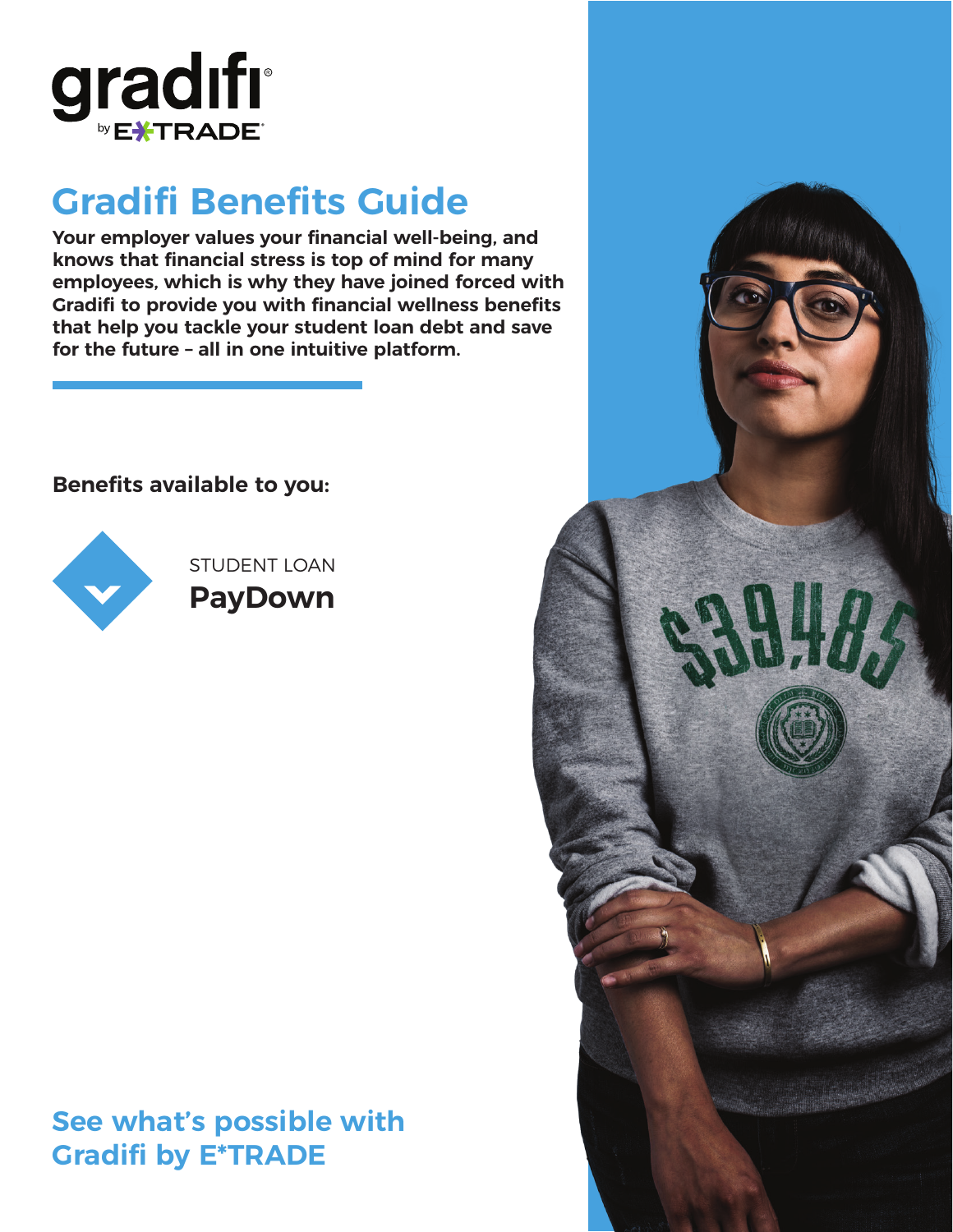

# **Student Loan PayDown**

**Gradifi by E\*TRADE's Student Loan PayDown benefit can help you potentially cut years off your student loans and save thousands with the help of your employer's contributions.**

## **Your program design**

| <b>Monthly Employer</b> | <b>Annual Employer</b> |
|-------------------------|------------------------|
| <b>Contribution</b>     | $ $ Contribution       |
| \$100                   | \$1,200                |

\*Please reach out directly to your benefits or HR department regarding questions about your employer's Student Loan PayDown program design.

#### **When applied to the principal of your loan, your employers contribution saves you even more on interest!**

### **Getting started is simple:**

- 1. Create a Gradifi account by entering a few details about yourself through your unique email invitation
- 2. Enter your loan information into the Gradifi platform
- 3. Gradifi will send your employer's contributions, as set by their plan design, directly to your student loan servicer(s)
- 4. Be sure to continue making your own monthly student loan payment requirement as stated by your loan servicer(s) to reach the full impact of your employer's contributions!